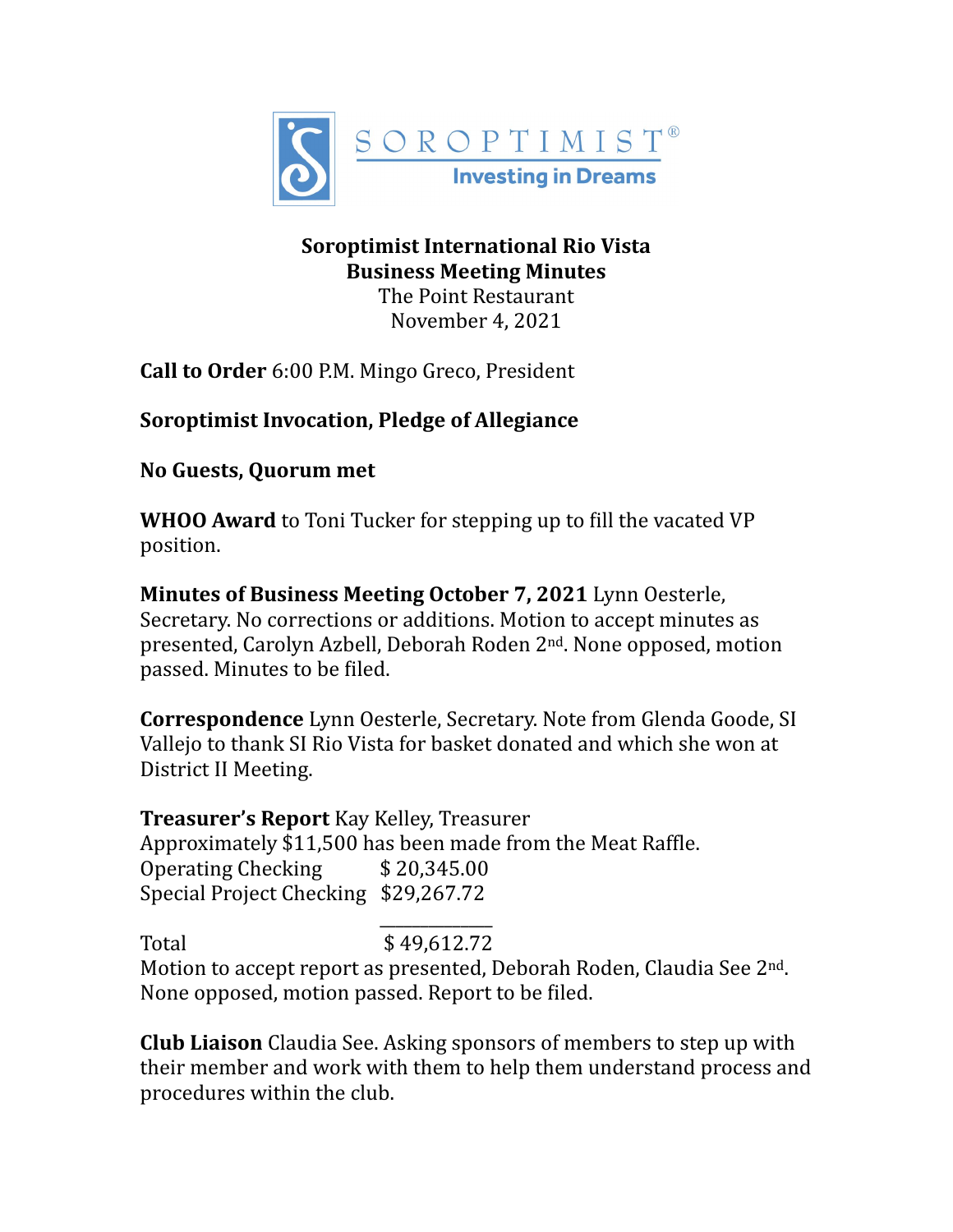## **Committee Reports**

- **Women's Rights-Jean Santry; 35 survival bags were made up and** presented to the Solano Family Justice Center and Rio Vista CARE. Looking to do bags again in February. No applications received for LYD Scholarship as yet.
- **Publicity** Susan Whitesell; Beacon articles, Soroptimist Synopsis newsletter, website presentation to club to familiarize members on using Soroptimist website, Sarah Donnelly to take over Facebook/Instagram posts.
- Fundraising-Stacia Olson; Winner of the Meat Raffle is donating the freezer back to Rio Vista Soroptimist. Freezer will be offered for sale. Lobster and crab dinner is our next fundraiser on December 31, 2021. Looking at offering a charcuterie plate, clam chowder, smoked salmon, sparkling wine and another white wine. More info at a later date. At the Rio Vista Tree Lighting on December 4, there will be a Soroptimist booth. Sarah Donnelly presented that the sales in the Beer tent for the Bass Derby Festival were way down this year. Soroptimist made approximately  $$1,700$  from the sales.
- Membership-Lupe Finch; Holiday Party will be at our evening meeting on December 2, 2021. There will be a special punch, special dessert, and entertainment. Tonight, there will be 2 inductions, June Duet and Mandy Kozokas. Raffle items were presented for members to win if they purchase a square on the Fellowship Board.  $5<sup>th</sup>$  Thursday social is scheduled for the end of March at the Hidden Tea Room in Lodi. Committee will look into a possible weekend date. A craft event at either Hammer and Stain or the Mud Mill is being considered as an additional  $5<sup>th</sup>$  Thursday social. More information is being gathered.
- **Education-Carolyn Azbell; Kay Kelley and Jean Santry presented** at the October 19, 2021 meeting of the S Club at the high school. The committee is having difficulty getting applications for the Violet Richardson Award. The high school counselor has been asked to assist in contacting a couple of students who have been volunteering at the Veteran's Hall. Kim Guggemos is working on scholarships and has updated the application and has 5-6 individuals from the community willing to read applications. The committee is hoping to sponsor the DIBI Conference in February and is working with the high school to confirm a date.